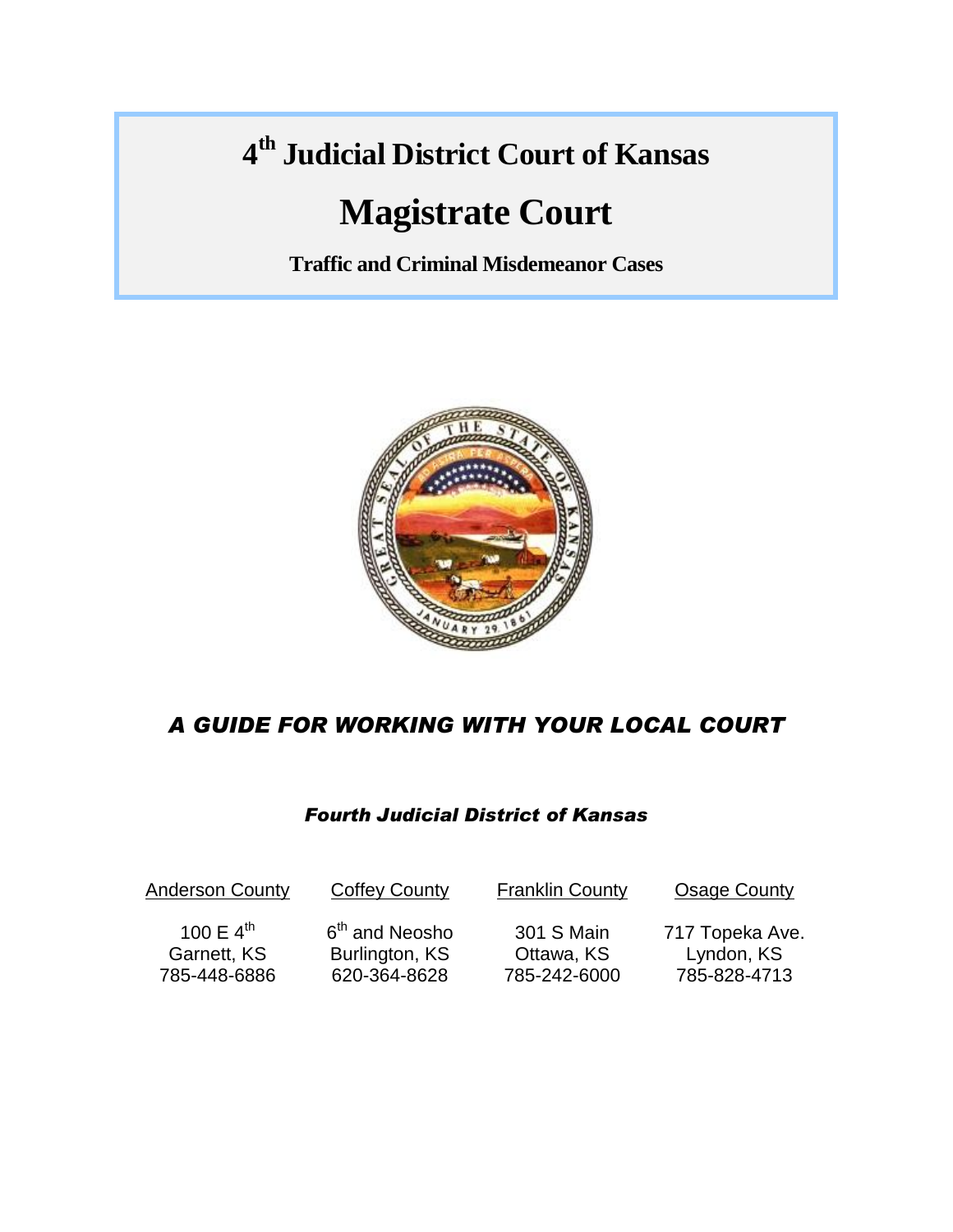# **4 th Judicial District Court of Kansas**

# **Magistrate Court**

#### **Traffic and Criminal Misdemeanor Cases**

#### **This brochure is to assist you in understanding the procedures of Traffic or Criminal Misdemeanor Cases and the Rights you have.**

#### **The Right to an Attorney**

You have the right to legal representation by an attorney for any traffic or misdemeanor case. If the possible penalty upon conviction includes a jail term and a judge finds you do not have the financial means to hire an attorney, a court-appointed attorney will be assigned to you at reduced or no cost. You do not have a choice in the selection of the court-appointed attorney. You also have the right to proceed without an attorney and represent yourself. For misdemeanor cases, you will be asked to sign a Waiver of an Attorney.

If you retain an attorney or an attorney is appointed to you, your case will be continued so your attorney may be present.

### **Plea Options**

#### **Guilty**-

By pleading guilty you agree that you committed the violation listed in the citation or complaint. Appropriate sentencing will be ordered by the judge.

#### **No Contest**-

A plea of no contest means you do not want to contest the charge(s) against you. A plea of no contest is not an admission of fault and cannot be used against you in a civil suit. Following a plea of no contest, the judge will enter a finding of guilty if a factual basis for the charge(s) is found. Appropriate sentencing will be ordered by the judge

#### **Not Guilty**-

This plea means that you deny any guilt or fault and the State must prove its charges against you. You are presumed innocent in this matter by the court. A trial is scheduled for a later date. You have every right for a trial, to confront and cross-examine witnesses, and subpoena witnesses for yourself.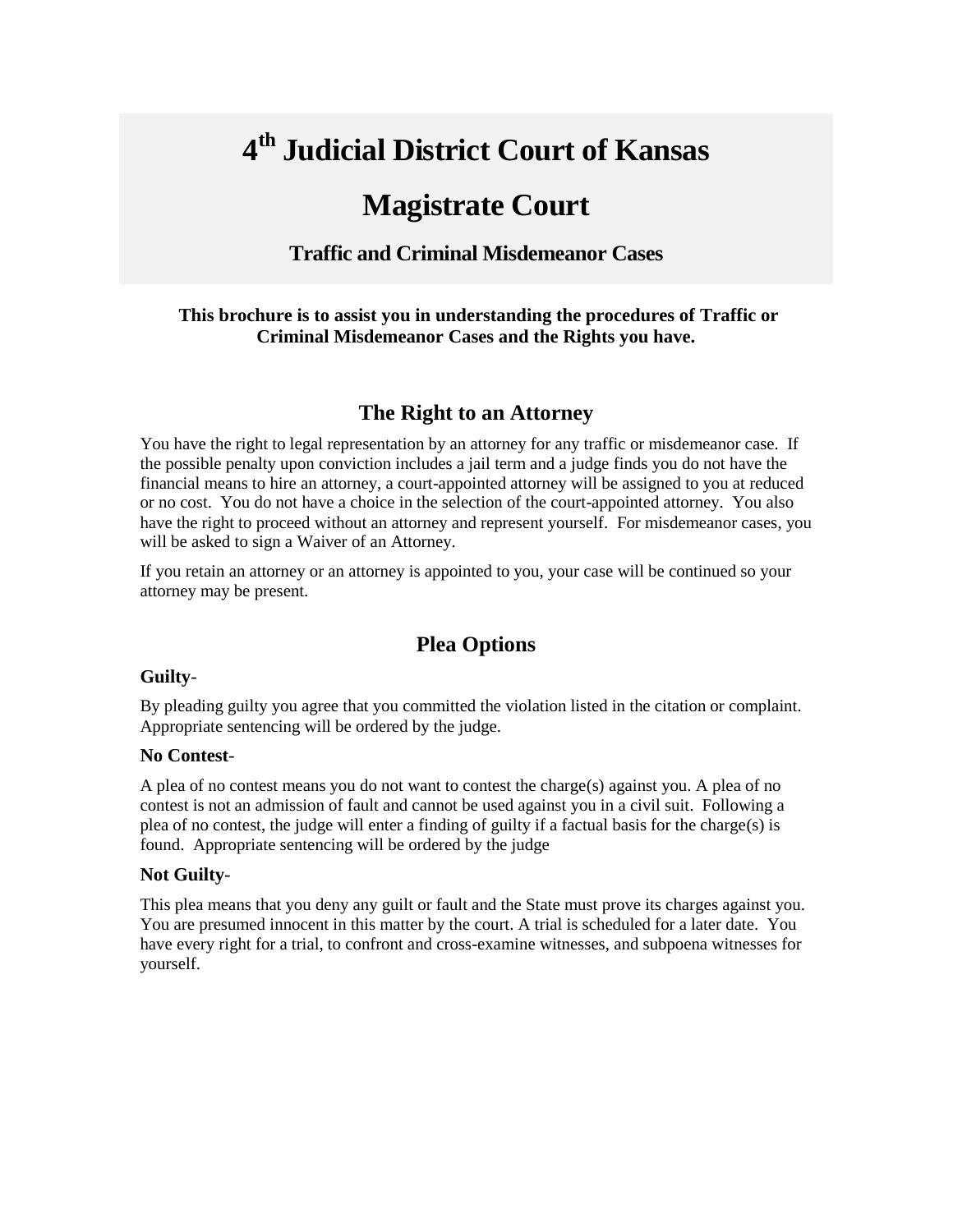#### **Plea Agreement**

Many criminal and traffic cases are concluded without a trial. A case may be disposed of without a trial through a plea agreement or diversion program.

Under a plea agreement, you agree to plead guilty or no contest, and in return, the prosecutor may amend some of the charges and/or agree to ask the judge to dismiss some of the charges. This may include amending moving traffic violations to non-moving violations under certain strict guidelines.

You may initiate the conversation by asking for an appointment with the prosecutor to discuss your case. The prosecutor has no obligation to discuss or negotiate your case. Your attorney will initiate plea negotiations; if you have waived your right to an attorney, you may do so.

#### **Diversion**

In some cases, the prosecutor may allow you to enter into a diversion program rather than proceed with a trial. Diversion is a contract you enter into with the State. You agree to comply with certain conditions and in return, the State agrees to dismiss the charge(s) after your successful completion of the diversion. If you fail to comply with the diversion agreement, the charges against you will be reinstated, and a hearing on a motion to resume prosecution will be set.

The prosecutor has policies in regard to diversions and who would be accepted into the program. If you have an attorney, they may assist you in this matter.

#### **The Trial**

If you plead not guilty, a trial will be scheduled. A bench trial, trial to the court, will be presided over by a magistrate judge.

At the trial, a prosecutor (attorney who represents the State) will call witnesses to testify against you. Many times this is the officer who wrote you the citation. Pictures or videos of the violation may also be used as evidence against you. You have the right to cross-examine (or question) each witness.

Once the prosecution has presented its case, you have the right to present witnesses. If a witness will not testify voluntarily on your behalf, you may have the court issue subpoenas for witnesses to ensure their appearance at trial. However, you must provide to the court the proper paperwork and forms no later than 15 days before the trial date so the subpoenas can be served sufficiently in advance of the trial.

You also have the right to testify yourself and tell your side of the story. If you choose to testify, the prosecutor has a right to cross-examine you. You also have a constitutional right not to testify. Choosing not to testify cannot be used against you in determining guilt or innocence. You are presumed innocent. The prosecutor has the sole burden of proving you guilty beyond a reasonable doubt.

#### **THE VERDICT**

The judge's decision is based upon the state statutes (laws) involved, the testimony, and the evidence presented in the trial. If you are found guilty, the penalty will usually be announced at that time. In the case of more serious charges, the judge may set a separate sentencing date. The judge may also order certain evaluations that might be required by statute to assist in sentencing.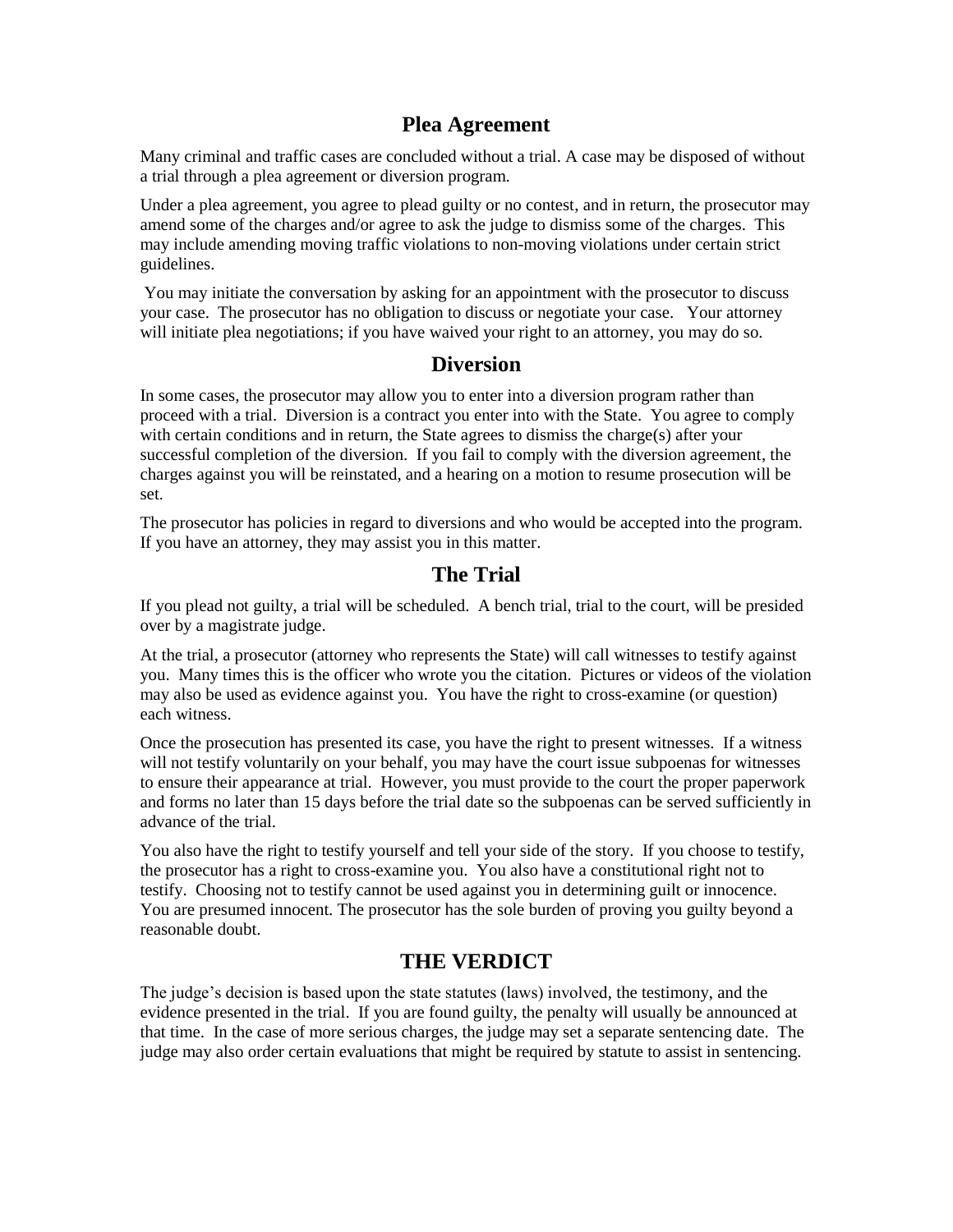#### **THE APPEAL**

If you are dissatisfied with the judge's decision, you have the right to appeal the case to a district court judge. You have 10 days after the conviction and sentencing to file a formal "Notice of Appeal" with the district clerk's office.

#### **EXPUNGEMENT**

If you are found not guilty, if your case is dismissed, or if you are convicted, you may petition for expungement. Expungement means that the case information will be considered "erased," and the public will not have access to the information except in certain situations. There are statutory limitations on when you may petition for expungement. You are encouraged to review K.S.A. 12-4516 and 12-451a for a list of situations in which your expunged records can be revealed.

#### **Penalties**

Infractions – statutory fine

Class "A" misdemeanor – up to 1 year in the county jail and fine up to \$2,500.00

Class "B" misdemeanor – up to 6 months in the county jail and fine up to  $$1,000.00$ 

Class "C" misdemeanor – up to 30 days in the county jail and fine up to \$500.00

Unclassified misdemeanor – if not stated in statute, penalties same as "C" misdemeanor

#### **Speedy Trial**

A person has a right to a speedy trial. After entering a plea, a person that is not in custody has a right to a trial within 180 days. If the person is in custody, he/she has a right to a trial within 90 days.

#### **TRAFFIC TICKETS**

For many minor traffic offenses (infractions), you do not need to appear in court. For example, if there is a fine amount entered on the ticket, you can simply mail in the required payment before the appearance date listed on your ticket.

If you know you want to take a traffic ticket to trial, you can call and ask the clerk to set your case on the judge's docket for a pre-trial appearance.

**We hope this document has answered your questions about Magistrate Court Procedures.** 

**On your initial appearance, the judge will review the ticket/complaint with you and inquire what your intentions are in regard to an attorney.**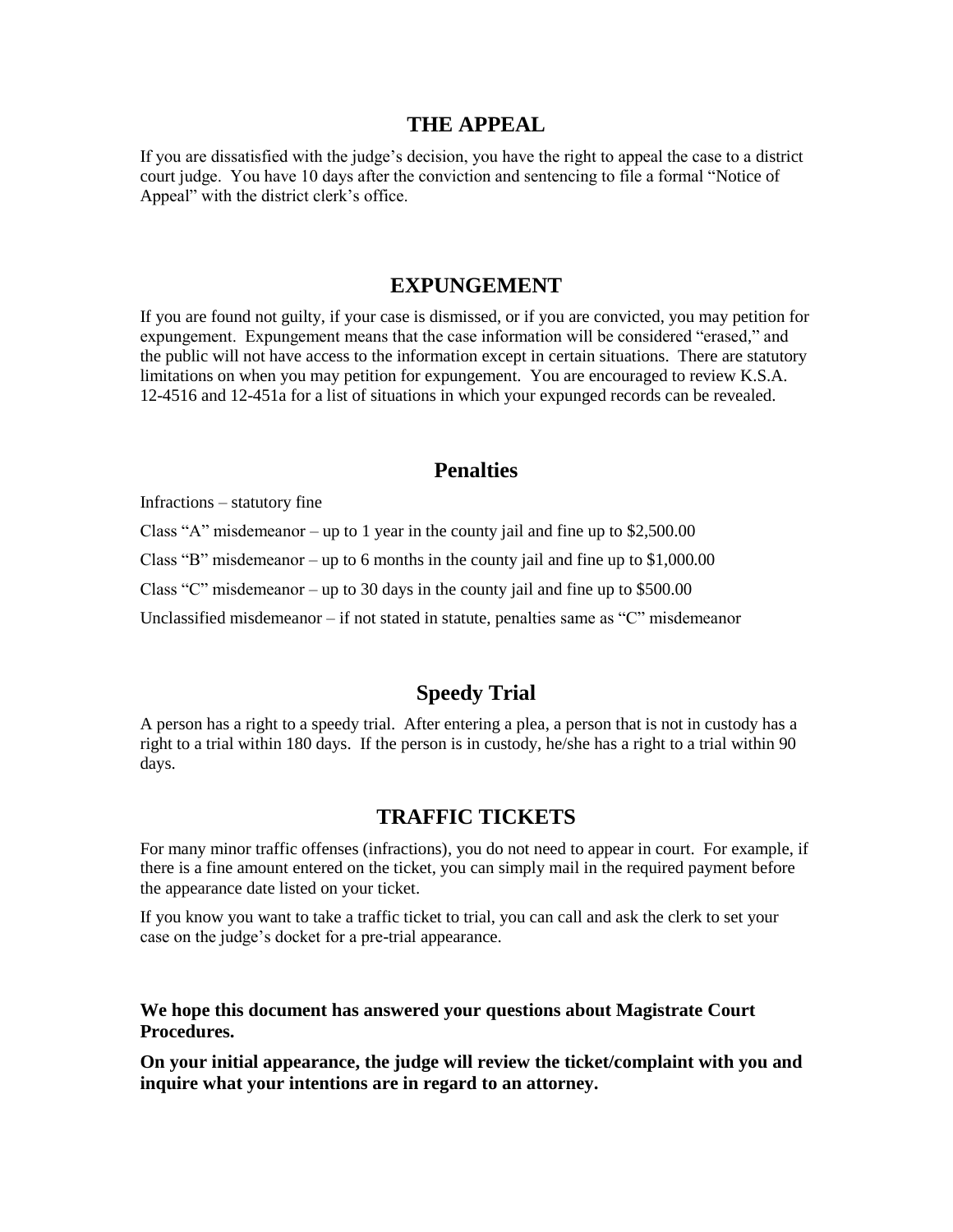#### **THE STATE OF KANSAS**,

\_\_\_\_\_\_\_\_\_\_\_\_\_\_\_\_\_\_\_\_\_\_\_

VS: Case No.

#### **Defendant**

I have received and a reviewed the Magistrate Court information sheets on misdemeanor and traffic cases. I understand I have the right to an attorney, I am presumed innocent by the court, and the burden to prove this case beyond a reasonable doubt lies with the State. I understand my plea options, plea agreements, and diversion agreements. I understand the possible penalties if convicted and the right to a speedy trial. I understand the right to confront and cross examine witnesses against me, and I understand that I have the right to subpoena persons to testify on my behalf. I understand my right to an attorney, trial, the appeal process, and how to seek an expungement.

\_\_\_\_\_\_\_\_\_\_\_\_\_\_\_\_\_\_\_\_\_\_\_\_\_\_\_\_\_\_ \_\_\_\_\_\_\_\_\_\_\_\_\_\_\_ Defendant's Acknowledgement Date

### **WAIVER OF ATTORNEY**

I, being advised by the court of the offense against me and the penalty that it could possibly carry, understand fully that I have the right to be represented by counsel, and that if I cannot afford to employ counsel, that the court will appoint Counsel for me.

I hereby waive my right to counsel, and it is my personal desire to proceed without being represented by counsel.

Defendant's Acknowledgement Date

\_\_\_\_\_\_\_\_\_\_\_\_\_\_\_\_\_\_\_\_\_\_\_\_\_\_\_\_\_\_ \_\_\_\_\_\_\_\_\_\_\_\_\_\_\_

\_\_\_\_\_\_\_\_\_\_\_\_\_\_\_\_\_\_\_\_\_\_\_\_\_\_\_\_\_\_ \_\_\_\_\_\_\_\_\_\_\_\_\_\_

District Court Judge Date